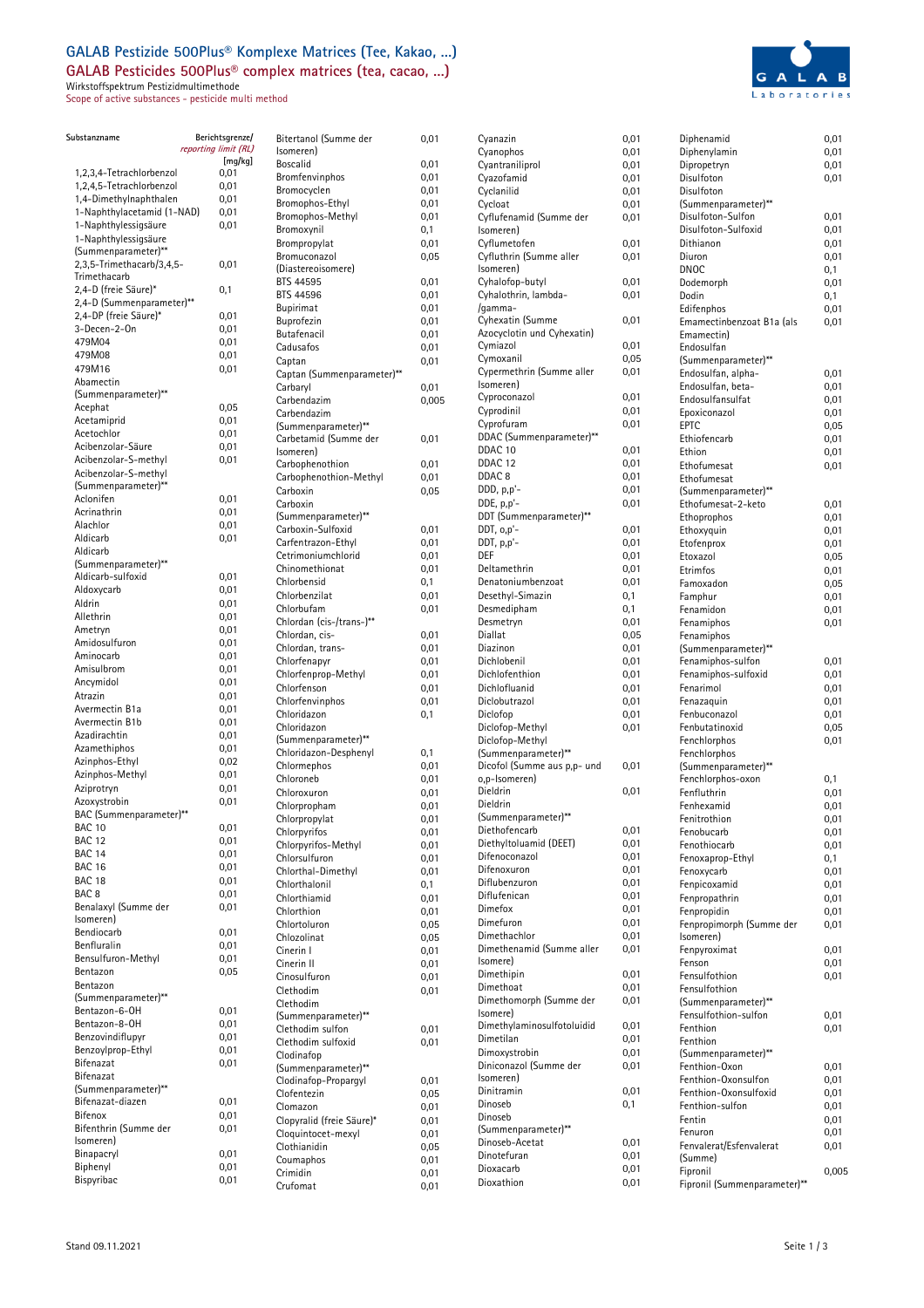# **GALAB Pestizide 500Plus® Komplexe Matrices (Tee, Kakao, …)**

**GALAB Pesticides 500Plus® complex matrices (tea, cacao, …)**

Wirkstoffspektrum Pestizidmultimethode Scope of active substances - pesticide multi method



| Fipronil-Sulfid                                       | 0,005        |
|-------------------------------------------------------|--------------|
| Fipronil-sulfon<br>Flamprop-M-Methyl                  | 0,005        |
| Flazasulfuron                                         | 0,01<br>0,01 |
| Flonicamid                                            | 0,01         |
| Flonicamid                                            |              |
| (Summenparameter)**                                   |              |
| Fluacrypyrim<br>Fluazifop (freie Säure)*              | 0,01<br>0,1  |
| Fluazifop                                             |              |
| (Summenparameter)**                                   |              |
| Fluazifop-Butyl*<br>Fluazinam                         | 0,01         |
| Flubendiamid                                          | 0,05<br>0,01 |
| Fluchloralin                                          | 0,01         |
| Flucythrinat                                          | 0,01         |
| Fludioxonil                                           | 0,01         |
| Fluensulfon                                           | 0,01         |
| Flufenacet<br>Flufenacet                              | 0,01         |
| (Summenparameter)**                                   |              |
| Flufenacet oxalat                                     | 0,01         |
| Flufenacet Sulfonsäure                                | 0,01         |
| Flufenacet thioglycolate<br>sulfoxid                  | 0,01         |
| Flufenoxuron                                          | 0,01         |
| Flumethrin                                            | 0,01         |
| Flumioxazin                                           | 0,1          |
| Fluometuron                                           | 0,01         |
| Fluopicolid<br>Fluopyram                              | 0,01<br>0,01 |
| Fluoxastrobin                                         | 0,01         |
| Flupyradifuron                                        | 0,01         |
| Fluquinconazol                                        | 0,01         |
| Flurochloridon<br>Flusilazol                          | 0,01         |
| Flutianil                                             | 0,01<br>0,01 |
| Flutriafol                                            | 0,01         |
| Fluvalinat (Summe der                                 | 0,01         |
| Isomere)                                              |              |
| Fluxapyroxad<br>$FM-6-1$                              | 0,01<br>0,01 |
| Folpet                                                | 0,01         |
| Folpet (Summenparameter)**                            |              |
| Fonofos                                               | 0,01         |
| Forchlorfenuron<br>Fosthiazat                         | 0,01         |
| Fuberidazol                                           | 0,01<br>0,01 |
| Furalaxyl                                             | 0,01         |
| Furathiocarb                                          | 0,01         |
| Furmecyclox                                           | 0,01         |
| Genite<br>Halfenprox                                  | 0,01<br>0,01 |
| Haloxyfop (freie Säure)*                              | 0,01         |
| Haloxyfop                                             |              |
| (Summenparameter)**                                   |              |
| Haloxyfop-ethoxyethylester*<br>Haloxyfop-methylester* | 0,01<br>0,01 |
| HCH, alpha-                                           | 0,01         |
| HCH, beta-                                            | 0,01         |
| HCH, delta-                                           | 0,01         |
| HCH, epsilon-                                         | 0,01         |
| HCH, gamma-<br>Heptachlor                             | 0,01<br>0,01 |
| Heptachlor                                            |              |
| (Summenparameter)**                                   |              |
| Heptachlorepoxid, cis-                                | 0,01         |
| Heptachlorepoxid, trans-                              | 0,01         |
| Heptenophos<br>Hexachlorbenzol                        | 0,01<br>0,01 |
| Hexaconazol                                           | 0,01         |
| Hexazinon                                             | 0,01         |
| Hexythiazox                                           | 0,01         |
| Icaridin                                              | 0,01         |
| Imazalil<br>Imazapyr                                  | 0,1<br>0,01  |
| Imazaquin                                             | 0,01         |
| Imazethapyr                                           | 0,01         |
| Imidacloprid                                          | 0,01         |
| Indoxacarb (Summe der R-                              | 0,01         |

| lodofenphos                            | 0,01         |
|----------------------------------------|--------------|
| lodosulfuron-Methyl                    | 0,01         |
| lodosulfuron-Methyl                    |              |
| (Summenparameter)**                    |              |
| loxynil<br>loxynil (Summenparameter)** | 0,1          |
| loxyniloctanoat                        | 0,1          |
| Iprobenfos                             | 0,01         |
| Iprodion                               | 0,01         |
| Iprovalicarb                           | 0,01         |
| Isobenzan                              | 0,01         |
| Isocarbophos                           | 0,01         |
| Isodrin                                | 0,01         |
| Isofetamid                             | 0,01         |
| Isomethiozin                           | 0,01         |
| Isoprocarb                             | 0,01         |
| Isopropalin                            | 0,01         |
| Isoprothiolan<br>Isoproturon           | 0,01<br>0,01 |
| Isopyrazam                             | 0,01         |
| Isoxaben                               | 0,01         |
| Isoxadifen-Ethyl                       | 0,1          |
| Isoxaflutol                            | 0,01         |
| Isoxaflutol                            |              |
| (Summenparameter)**                    |              |
| Isoxaflutol diketonitril               | 0,01         |
| Isoxathion                             | 0,01         |
| Jasmolin I                             | 0,01         |
| Jasmolin II                            | 0,01         |
| Karanjin                               | 0,01         |
| Kresoxim-Methyl<br>Lenacil             | 0,01         |
|                                        | 0,1<br>0,01  |
| Leptophos<br>Linuron                   | 0,1          |
| Malaoxon                               | 0,01         |
| Malathion                              | 0,01         |
| Malathion                              |              |
| (Summenparameter)**                    |              |
| Mandestrobin                           | 0,01         |
| Mandipropamid (Summe der               | 0,01         |
| (Isomere                               |              |
| Matrin                                 | 0,01         |
| MCPA (freie Säure)*                    | 0,01         |
| MCPA (Summenparameter)**               |              |
| MCPB (freie Säure)*                    | 0,01         |
| Mecarbam<br>Mecoprop (Summe der        | 0,01<br>0,1  |
| Isomeren)                              |              |
| Mefenpyr-diethyl                       | 0,01         |
| Mefentrifluconazol                     | 0,01         |
| Mepanipyrim                            | 0,01         |
| Mephosfolan                            | 0,01         |
| Mepronil                               | 0,01         |
| Merphos                                | 0,01         |
| Metalaxyl (Summe der                   | 0,01         |
| Isomeren)                              |              |
| Metazachlor<br>(Summenparameter)**     |              |
| Metconazol (Summe der                  | 0,01         |
| Isomeren)                              |              |
| Methabenzthiazuron                     | 0,05         |
| Methacrifos                            | 0,01         |
| Methidathion                           | 0,01         |
| Methiocarb                             | 0,01         |
| Methiocarb                             |              |
| (Summenparameter)**                    |              |
| Methiocarb-sulfon                      | 0,01         |
| Methiocarb-sulfoxid                    | 0,01         |
| Methomyl                               | 0,01         |
| Methomyl<br>(Summenparameter)**        |              |
| Methoprotryn                           | 0,01         |
| Methoxychlor                           | 0,5          |
| Methoxyfenozid                         | 0,01         |
| Metobromuron                           | 0,01         |
| Metolachlor (Summe der                 | 0,01         |
| Isomeren)                              |              |
| Metolcarb                              | 0,1          |
| Metominostrobin                        | 0,01         |
| Metoxuron                              | 0,1          |
| Metrafenon                             | 0,01         |

| Metribuzin                 | 0,1  | Pirimiphos-Methyl        | 0,01 |
|----------------------------|------|--------------------------|------|
| Metsulfuron-Methyl         | 0,1  | Prochloraz               | 0,01 |
| Mevinphos (Summe der E-    | 0,01 | Prochloraz               |      |
| und Z-Isomeren)            |      | (Summenparameter)**      |      |
|                            |      |                          |      |
| Milbemectin                |      | Procymidon               | 0,01 |
| (Summenparameter)**        |      | Profenofos               | 0,01 |
| Milbemectin A3             | 0,01 | Profluralin              | 0,01 |
| Milbemectin A4             | 0,01 | Profoxydim               | 0,01 |
| Mirex                      | 0,01 | Promecarb                | 0,01 |
| Molinat                    | 0,01 | Prometon                 | 0,01 |
| Monocrotophos              | 0,01 | Prometryn                | 0,01 |
| Monolinuron                | 0,01 | Propachlor               | 0,01 |
| Monuron                    | 0,01 | Propachlor               |      |
| Myclobutanil               | 0,01 | (Summenparameter)**      |      |
|                            |      |                          |      |
| Napropamid                 | 0,01 | Propamocarb              | 0,05 |
| Neburon                    | 0,01 | Propaquizafop*           | 0,01 |
| Nicosulfuron               | 0,01 | Propargit                | 0,01 |
| Nitralin                   | 0,01 | Propazin                 | 0,01 |
| Nitrapyrin                 | 0,01 | Propetamphos             | 0,01 |
| Norflurazon                | 0,01 | Propham                  | 0,01 |
| Novaluron                  | 0,01 | Propiconazol             | 0,01 |
| Ofurac                     | 0,01 | Propoxur                 | 0,1  |
| Omethoat                   | 0,01 | Propyzamid               | 0,01 |
| Oxadiazon                  | 0,05 | Proquinazid              | 0,01 |
| Oxadixyl                   | 0,01 | Prosulfocarb             | 0,01 |
|                            |      |                          |      |
| Oxathiapiprolin            | 0,01 | Prosulfuron              | 0,01 |
| Oxycarboxin                | 0,01 | Prothioconazol           | 0,01 |
| Oxydemeton-Methyl          | 0,05 | Prothioconazol-Desthio   | 0,01 |
| Oxydemeton-Methyl          |      | Prothioconazol-Desthio   |      |
| (Summenparameter)**        |      | (Summenparameter)**      |      |
| Oxyfluorfen                | 0,05 | Prothiophos              | 0,01 |
| Oxymatrin                  | 0,01 | Pymetrozin               | 0,01 |
| Paclobutrazol (Summe der   | 0,01 | Pyraclostrobin           | 0,01 |
| Isomeren)                  |      | Pyraflufen               | 0,01 |
| Paraoxon                   | 0,01 | Pyraflufen-Ethyl         | 0,01 |
| Paraoxon-Methyl            | 0,01 | Pyraflufen-Ethyl         |      |
| Parathion-Methyl           |      |                          |      |
|                            | 0,01 | (Summenparameter)**      |      |
| Parathion-Methyl           |      | Pyrazophos               | 0,01 |
| (Summenparameter)**        |      | Pyrethrin                |      |
| Pebulat                    | 0,01 | (Summenparameter)**      |      |
| Penconazol (Summe der      | 0,01 | Pyrethrin I              | 0,01 |
| Isomeren)                  |      | Pyrethrin II             | 0,01 |
| Pencycuron                 | 0,01 | Pyridaben                | 0,01 |
| Pencycuron                 |      | Pyridafol (CL 9673)      | 0,01 |
| (Summenparameter)**        |      | Pyridaphenthion          | 0,01 |
| Pencycuron-PB-amin         | 0,01 | Pyridat                  | 0,01 |
| Pendimethalin              | 0,01 | Pyrifenox                | 0,01 |
| Penflufen                  | 0,01 | Pyrimethanil             | 0,01 |
| Pentachloranilin           | 0,01 |                          |      |
| Pentachloranisol           | 0,01 | Pyriofenon               | 0,01 |
|                            |      | Pyriproxyfen             | 0,01 |
| Pentachlorbenzol           | 0,01 | Quinalphos               | 0,01 |
| Pentachlorphenol           | 0,01 | Quinmerac                | 0,1  |
| Pentanochlor               | 0,01 | Quinoclamin              | 0,01 |
| Penthiopyrad               | 0,01 | Quinoxyfen               | 0,01 |
| Permethrin (Summe der      | 0,01 | Quintozen                | 0,01 |
| Isomeren)                  |      | Quintozen                |      |
| Perthan                    | 0,01 | (Summenparameter)**      |      |
| Pethoxamid                 | 0,01 | Quizalofop (Summe der    | 0,01 |
| Phenmedipham               | 0,01 | Isomeren) (freie Säure)* |      |
| Phenothrin                 | 0,05 | Quizalofop               |      |
| Phenthoat                  | 0,01 | (Summenparameter)**      |      |
| Phenylphenol, ortho-       | 0,01 | Quizalofop-Ethyl*        | 0,01 |
|                            |      |                          |      |
| Phorat                     | 0,01 | Rabenzazol               | 0,01 |
| Phorat (Summenparameter)** |      | Resmethrin (Summe der    | 0,01 |
| Phorat-Oxon                | 0,01 | Isomere)                 |      |
| Phorat-Oxon-Sulfon         | 0,01 | Rimsulfuron              | 0,1  |
| Phorat-sulfon              | 0,01 | Rotenon                  | 0,01 |
| Phosalon                   | 0,01 | Saflufenacil             | 0,01 |
| Phosmet                    | 0,01 | Saflufenacil             |      |
| Phosmet                    |      | (Summenparameter)**      |      |
| (Summenparameter)**        |      | Saflufenacil, M800H11    | 0,01 |
| Phosmet Oxon               | 0,01 | Saflufenacil, M800H35    | 0,01 |
| Phosphamidon               | 0,01 | Sebuthylazin             | 0,01 |
| Phoxim                     |      | Sethoxydim               | 0,01 |
|                            | 0,01 | Silthiofam               |      |
| Phthalimid                 | 0,01 |                          | 0,01 |
| Picolinafen                | 0,01 | Simazin                  | 0,05 |
| Picoxystrobin              | 0,01 | Sintofen                 | 0,01 |
| Piperonylbutoxid           | 0,01 | Spinetoram               | 0,01 |
| Piperophos                 | 0,01 | Spinosad                 |      |
| Pirimicarb                 | 0,01 | (Summenparameter)**      |      |
| Pirimiphos-Ethyl           | 0,01 | Spinosyn A               | 0,01 |

und S-Isomeren)